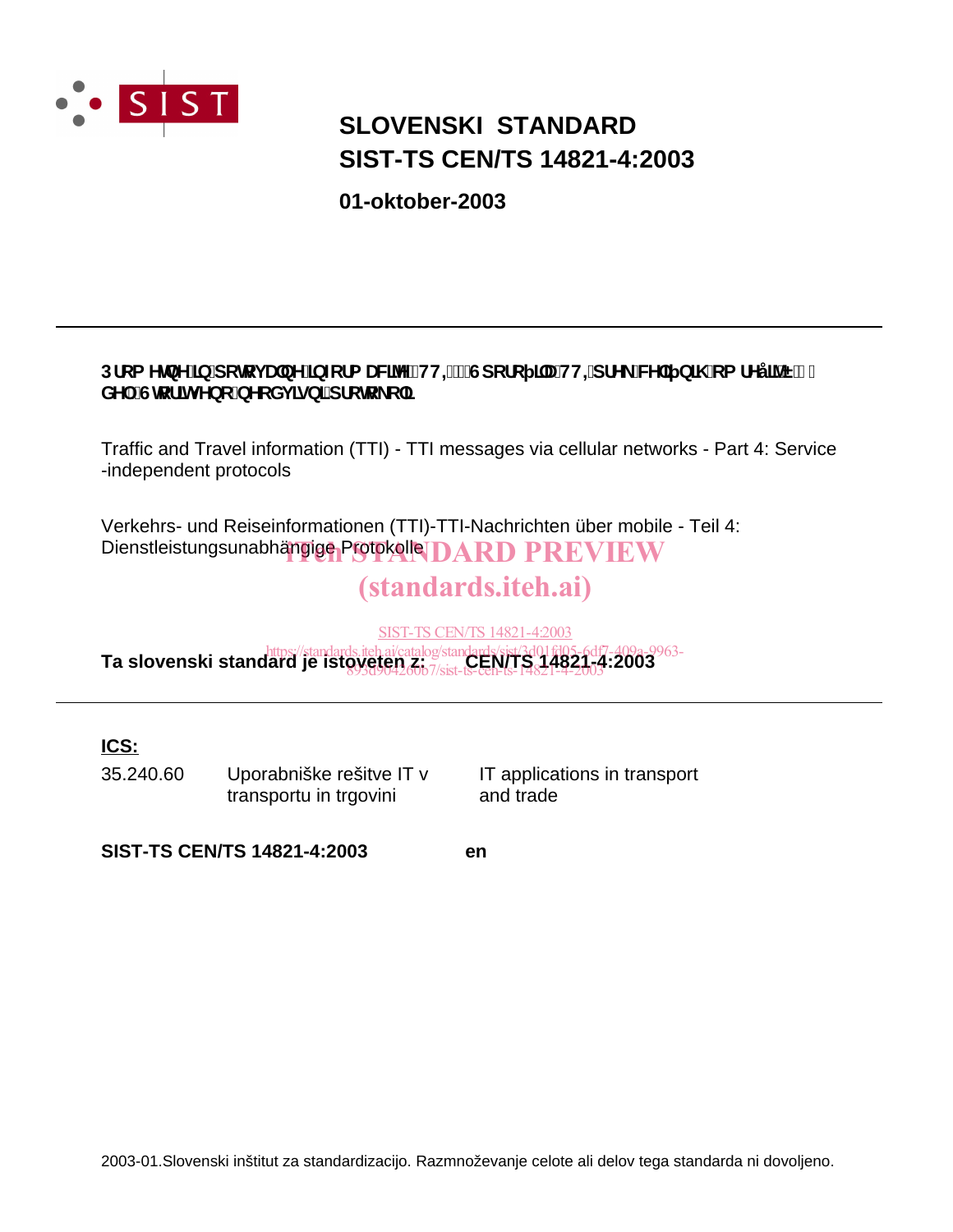# iTeh STANDARD PREVIEW (standards.iteh.ai)

SIST-TS CEN/TS 14821-4:2003 https://standards.iteh.ai/catalog/standards/sist/3d01fd05-6df7-409a-9963- 893d904260b7/sist-ts-cen-ts-14821-4-2003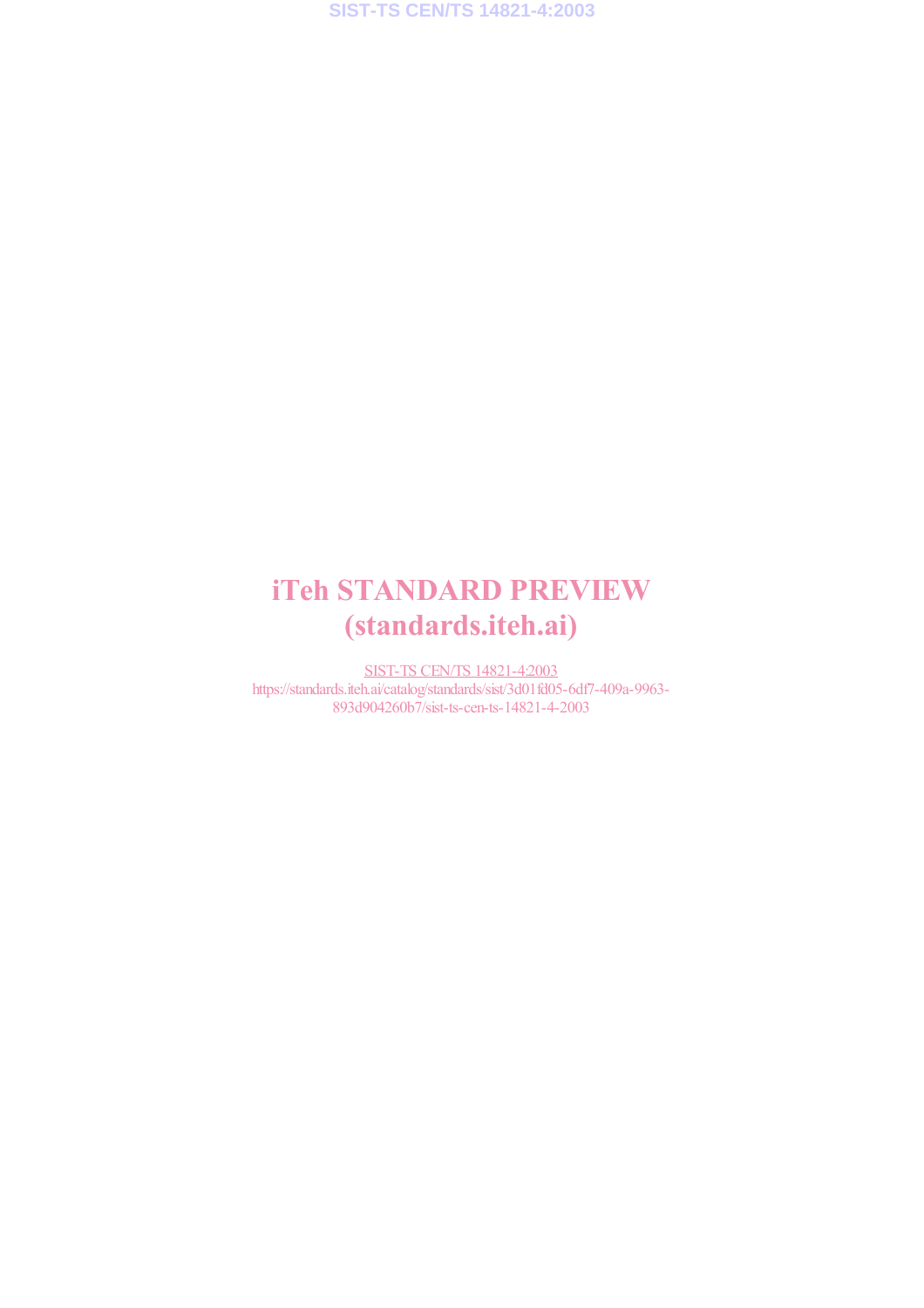# TECHNICAL SPECIFICATION SPÉCIFICATION TECHNIQUE TECHNISCHE SPEZIFIKATION

# **CEN/TS 14821-4**

May 2003

ICS 35.240.60

English version

## Traffic and Travel information (TTI) - TTI messages via cellular networks - Part 4: Service-independent protocols

This Technical Specification (CEN/TS) was approved by CEN on 10 May 2001 for provisional application.

The period of validity of this CEN/TS is limited initially to three years. After two years the members of CEN will be requested to submit their comments, particularly on the question whether the CEN/TS can be converted into a European Standard.

CEN members are required to announce the existence of this CEN/TS in the same way as for an EN and to make the CEN/TS available. It is permissible to keep conflicting national standards in force (in parallel to the CEN/TS) until the final decision about the possible conversion of the CEN/TS into an EN is reached.

CEN members are the national standards bodies of Austria, Belgium, Czech Republic, Denmark, Finland, France, Germany, Greece, CEN members are the national-standards-bodies of Austria, Belgium, Czech Republic, Denmark, Finland, France, Germany, Greece,<br>Hungary, Iceland, Ireland, Italy, Luxembourg, Malta, Netherlands, Norway, Portugal, Slovakia, Sp Kingdom.

## (standards.iteh.ai)

SIST-TS CEN/TS 14821-4:2003 https://standards.iteh.ai/catalog/standards/sist/3d01fd05-6df7-409a-9963- 893d904260b7/sist-ts-cen-ts-14821-4-2003



EUROPEAN COMMITTEE FOR STANDARDIZATION COMITÉ EUROPÉEN DE NORMALISATION EUROPÄISCHES KOMITEE FÜR NORMUNG

**Management Centre: rue de Stassart, 36 B-1050 Brussels**

© 2003 CEN All rights of exploitation in any form and by any means reserved worldwide for CEN national Members.

Ref. No. CEN/TS 14821-4:2003 E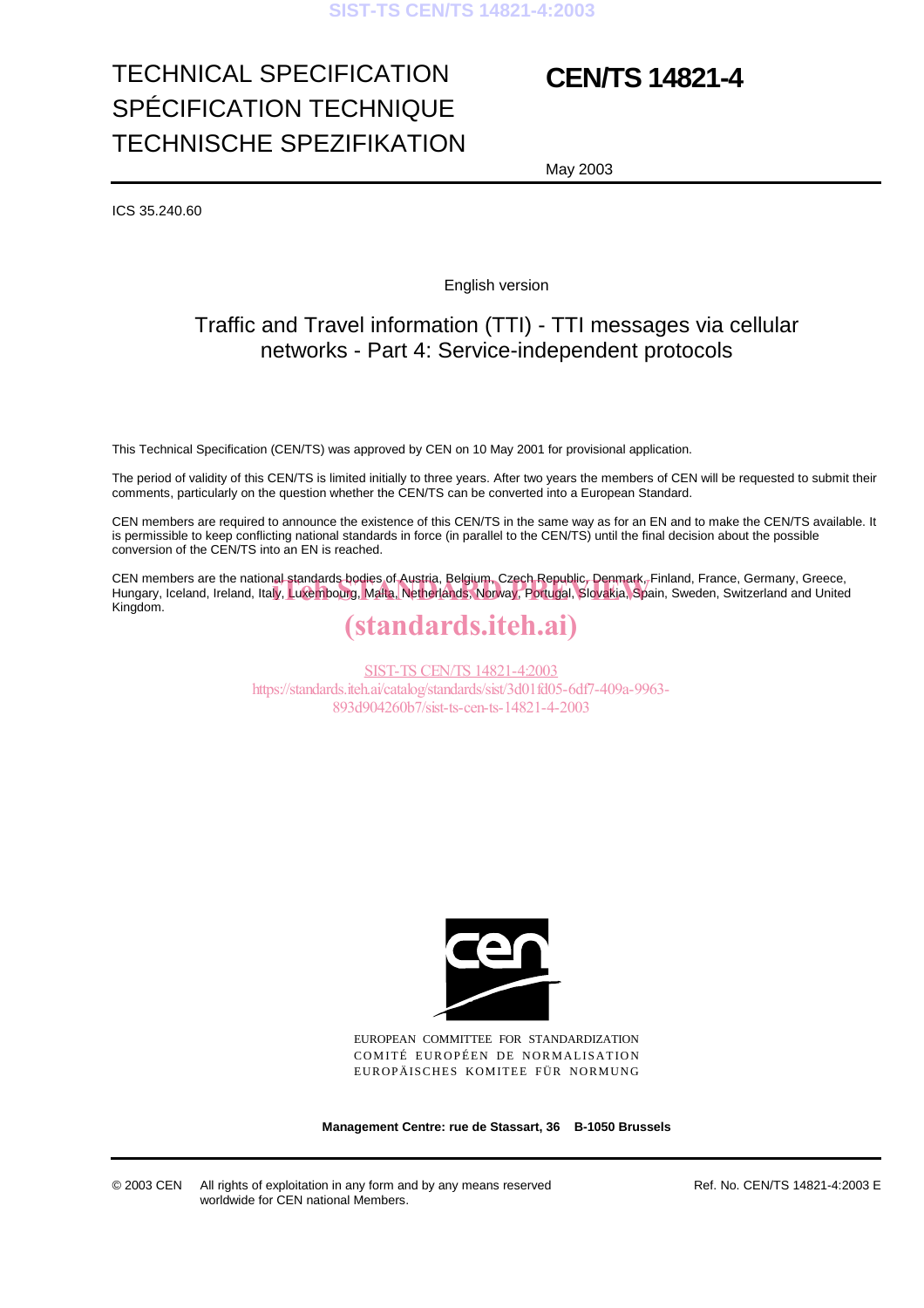## **Table of contents**

|                                                                                            | <b>PAGE</b>  |
|--------------------------------------------------------------------------------------------|--------------|
| <b>TABLE OF CONTENTS</b>                                                                   | $\mathbf{2}$ |
| <b>FOREWORD</b>                                                                            | 3            |
| <b>INTRODUCTION</b>                                                                        | 4            |
| <b>SCOPE</b><br>$\mathbf 1$ .                                                              | 5            |
| 2.<br><b>NORMATIVE REFERENCES</b>                                                          | 6            |
| 3.<br><b>DEFINITIONS AND ABBREVIATIONS</b>                                                 | 6            |
| Definitions<br>3.1<br>3.2 Abbreviations                                                    | 6<br>8       |
| <b>SERVICE - INDEPENDENT PROTOCOLS</b><br>4.                                               | 13           |
| <b>General Definitions and Information Elements</b><br>4.1<br>4.2 Specification in ASN.1   | 13<br>22     |
| ADP FOR SERVICE - INDEPENDENT MESSAGES<br>5.                                               | 28           |
| <b>General Definitions and Information Elements</b><br>51<br>Specification in ASN.1<br>5.2 | 28<br>34     |
| <b>iTeh STANDARD PREVIEW</b><br><b>BIBLIOGRAPHY</b>                                        | 43           |
| <i>(standards.iteh.ai)</i>                                                                 |              |

SIST-TS CEN/TS 14821-4:2003

https://standards.iteh.ai/catalog/standards/sist/3d01fd05-6df7-409a-9963- 893d904260b7/sist-ts-cen-ts-14821-4-2003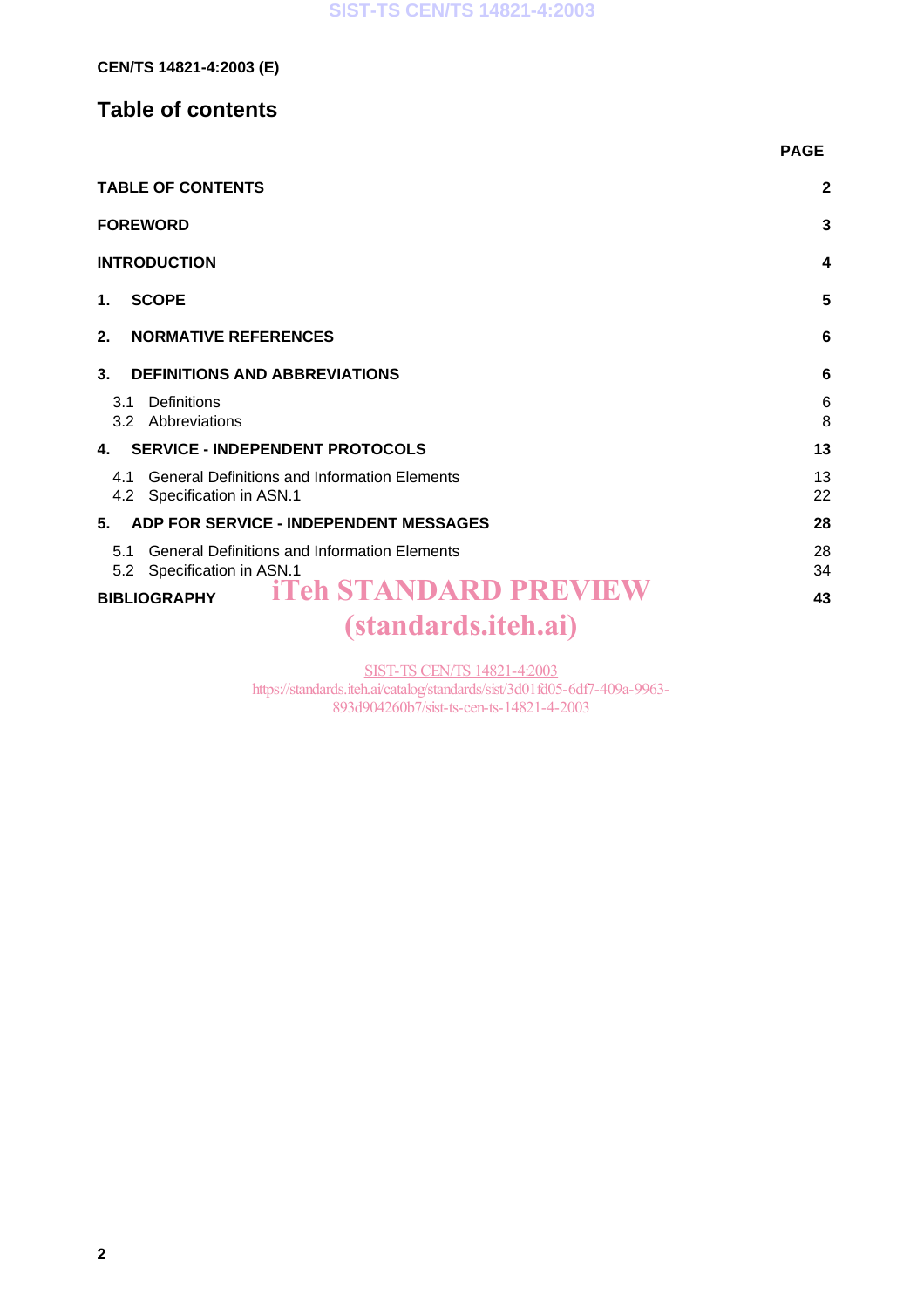#### **Foreword**

This document (CEN/TS 14821-4:2003) has been prepared by Technical Committee CEN/TC 278 " Road transport and traffic telematics ", the secretariat of which is held by NEN**,** in collaboration with Technical Committee ISO/TC 204 " Transport information and control This Technical Specification was prepared by Working Group 7 of CEN TC278. In the field of Traffic and Traveller Information, the innovative rate is high, with many research and development projects under way in many countries, and there is a need to establish prospective standards which allow manufacturers to introduce competitive products to the market in the knowledge that they can accommodate the future issues of the standard(s) without fundamental change to equipment.

No known national technical specifications (identical or conflicting) exist on this subject.

CEN/TS 14821 consists of eight parts; one part describing the framework and seven parts providing detailed specifications of all components, protocols and services that are within the scope of CEN/TS 14821.

According to the CEN/CENELEC Internal Regulations, the national standards organizations of the following countries are bound to announce this CEN Technical Specification: Austria, Belgium, Czech Republic, Denmark, Finland, France, Germany, Greece, Hungary, Iceland, Ireland, Italy, Luxembourg, Malta, Netherlands, Norway, Portugal, Slovakia, Spain, Sweden, Switzerland and the United Kingdom.

# iTeh STANDARD PREVIEW (standards.iteh.ai)

SIST-TS CEN/TS 14821-4:2003 https://standards.iteh.ai/catalog/standards/sist/3d01fd05-6df7-409a-9963- 893d904260b7/sist-ts-cen-ts-14821-4-2003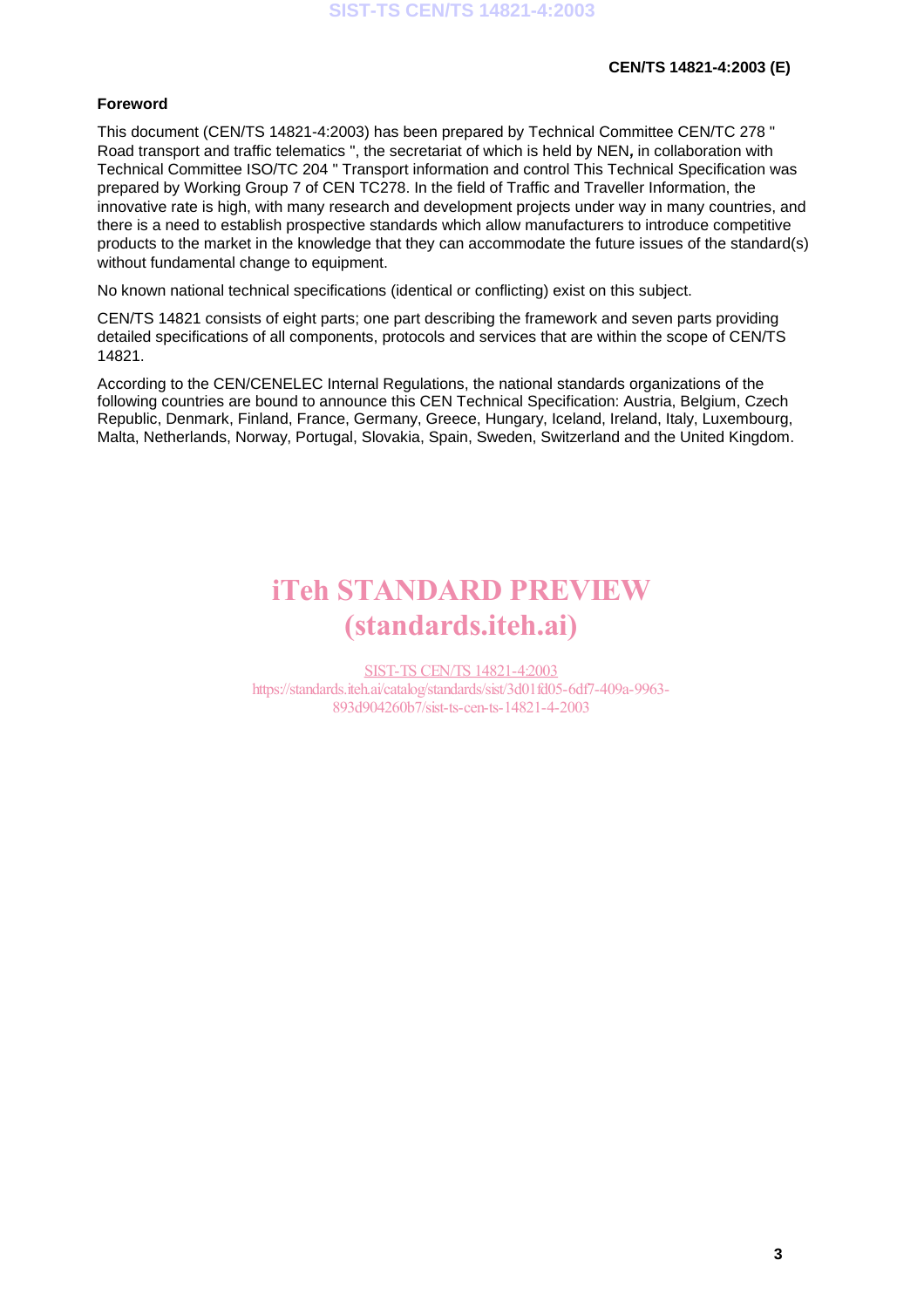## **Introduction**

Traffic and Traveller Information (TTI) may be disseminated through a number of services or means of communication, covering static displays, portable terminals and in-vehicle equipment.

For all such services, the data to be disseminated, and the message structure involved in the various interfaces, require clear definition and standards formats in order to allow competitive products to operate with any received data.

This technical specification focuses on an application data specification whereby data is produced at a central location and is disseminated via a cellular radio network. It addresses the data specifications for both downlink and uplink existing between a central location and randomly located vehicles. It enables messages to be exchanged between different systems and service providers adopting a variety of applications specifications.

Other technical specifications are being produced by the CEN TC278 Working Group 4 to cover TTI dissemination via other means or services. This set of specifications is named GATS (Global Automotive Telematics Standard). GATS provides the modular framework for implementing such traffic telematics services on an open technology platform and is network - independent. In many details definitions are necessary to ensure interoperability. Therefore, those detailed definitions are given in a network-specific part (CEN/TS 14821-8). With the development of future mobile communication systems towards UMTS / IMT2000 the bottleneck of narrow-band data communication might fade. Due to its modular structure, the GATS framework and applications are prepared for that due to its networkindependence. The same holds for emerging technologies for positioning which today is almost exclusively based on GPS.

Other relevant standard developments are, independent from telematics, the application-independent Wireless Application Protocol (WAP), enabling mobile access to the Internet. It is understood that these emerging technologies might fit into the framework of telematics applications in future WAP-versions.<br>For the time being, CATS already today independently from WAP enables access to telematics. For the time being, GATS already today independently from WAP enables access to telematics For the time being, OATS already today independently from WAP chaptes access to telematics<br>services. Utilisation of GATS on a WAP protocol stack and identifying necessary adaptation of WAP specifications (if any) is currently under investigation of the appropriate groups within WAP-Forum and GATS-Forum.

SIST-TS CEN/TS 14821-4:2003 https://standards.iteh.ai/catalog/standards/sist/3d01fd05-6df7-409a-9963- 893d904260b7/sist-ts-cen-ts-14821-4-2003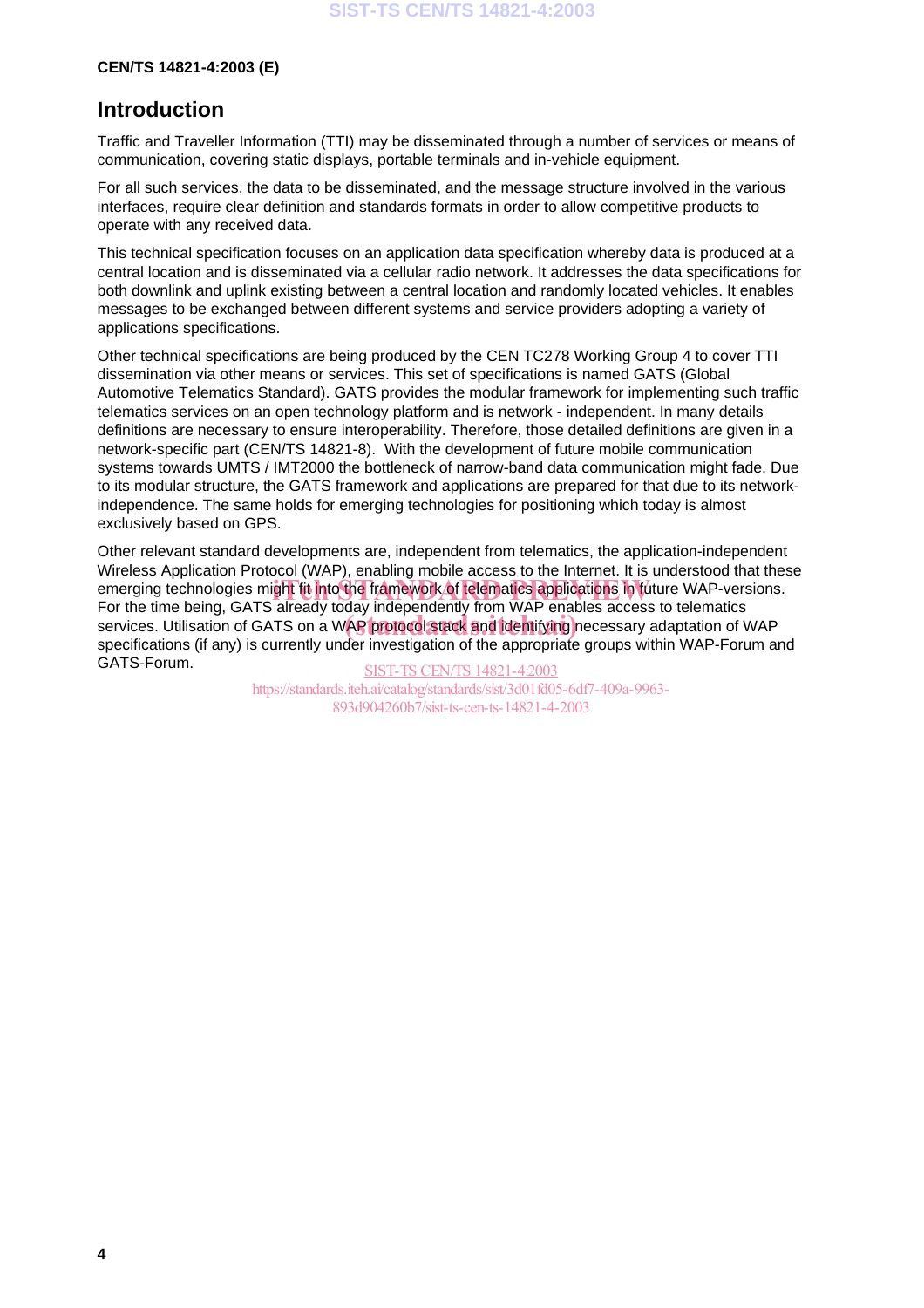## **1. Scope**

This technical specification defines the specific interfaces and functionality of traffic telematics (TT) services based on the use of cellular networks. Device manufacturers are enabled to develop terminal equipment compatible to services based on this standard. This will allow for interoperability of different terminal equipment and service providers which allows competition between service providers and terminal manufacturers. Furthermore it sets the scene for international availability of these services.

This technical specification specifies

- TT-specific interfaces between terminal and service centre. This especially incorporates the message sets of the application data protocols and the service-independent communication handling (including conditional access and transport protocols).
- Functionality, procedures and requirements of basic terminal components as well as their interaction with the service centre. This especially comprises conditional access and security mechanisms.
- Service Specifications, which are essential to ensure consistent behaviour of terminal and service centre.

The services incorporated within this issue comprise:

- breakdown and emergency services
- interactive traffic information services
- broadcast traffic information services
- navigation services (route assistance, route advice, homing)
- operator services
- general information services **STANDARD PREVIEW**
- floating car data collection

## (standards.iteh.ai)

It is envisaged that future research and development will lead to improvements on the services listed above as well as to the creation of new <u>services. Nevertheless this t</u>echnical specification provides the framework for seamles<u>s integration of new features and services into the existing a</u>rchitecture.

893d904260b7/sist-ts-cen-ts-14821-4-2003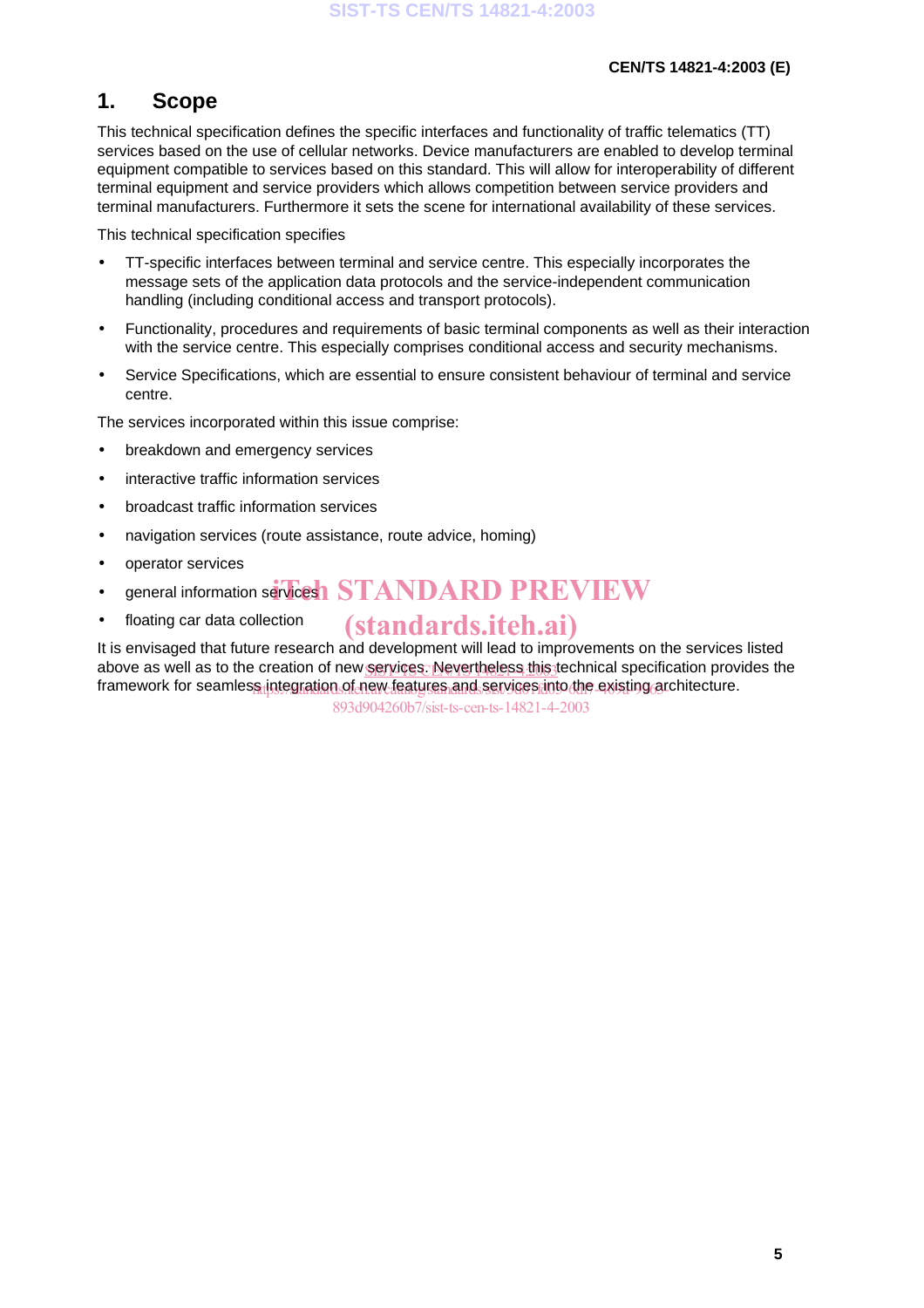## **2. Normative references**

Not applicable.

## **3. Definitions and abbreviations**

## **3.1 Definitions**

For the purposes of this technical specification, the following terms and definitions apply:

## **3.1.1 Attribute (of a Traffic Information Message)**

A Traffic Information Message is made up of separate parts that can be called attributes. This includes, for example, an item of information and a length of validity.

## **3.1.2 Authorisation**

Reciprocal proof that the identity provided by the communications partner is valid

## **3.1.3 Broadcast Service**

Data service within a cellular wireless network that allows for mono-directional dissemination of data from a service centre to multiple users in the area of signal reception

## **3.1.4 Bypass Description**

Representation of a Bypass, consisting of a Bypass Hint and/or a Bypass Route.

#### **3.1.5 Bypass Hint** iTeh STANDARD PREVIEW

Representation of a hint for a Bypass  $\pmb{standards.}$ ite $\pmb{h.\textbf{ai}})$ 

## **3.1.6 Bypass Link**

SIST-TS CEN/TS 14821-4:2003

Prominent waypoints on <sub>B</sub>Sypass Route i/catalog/standards/sist/3d01fd05-6df7-409a-9963-893d904260b7/sist-ts-cen-ts-14821-4-2003

## **3.1.7 Bypass Route**

Representation of the route for a Bypass

## **3.1.8 Cell Broadcast**

Broadcast service of the GSM network

## **3.1.9 Data telegram**

Digital message exchanged between two systems

## **3.1.10 Delivery Notification**

Network acknowledgement for successful/ unsuccessful delivery of a message to the mobile device

## **3.1.11 Functional Road Class**

A classification based on the importance of the road element in the connectivity of the total road network

## **3.1.12 Functional Road Class 0**

Motorways

## **3.1.13 Functional Road Class 1**

All non-Motorways that are part of a connection used for nation wide traffic and transport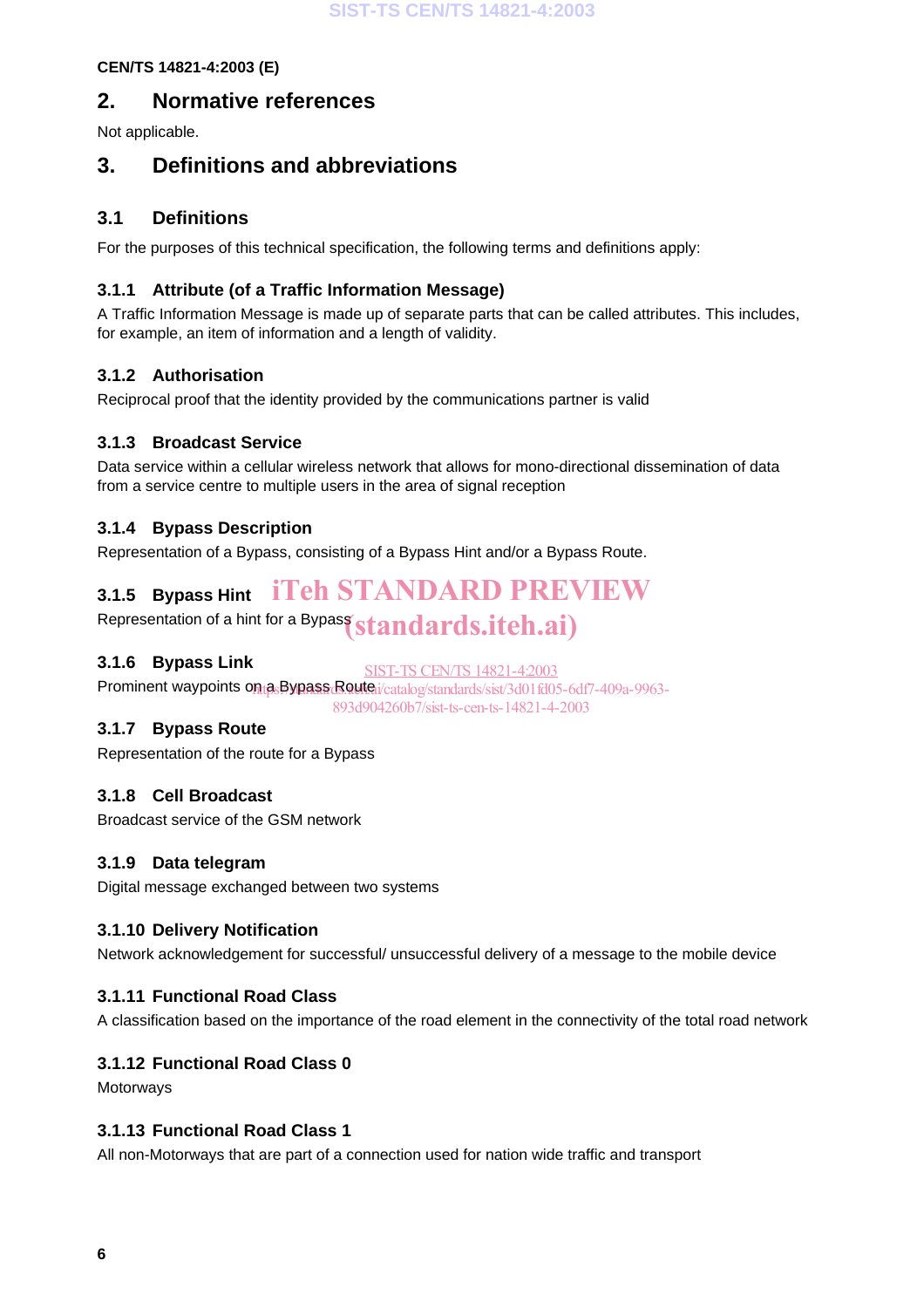## **3.1.14 Geocode**

Geocodes are unique identifiers unmistakably defining important points on road networks. Geocodes can be derived from / converted into WGS84 co-ordinates by the algorithm described in CEN/TS 14821- 3.

## **3.1.15 Hardware service agents**

Partner companies of the traffic telematics service providers who are authorised to install onboard equipment into vehicles and to maintain it

## **3.1.16 Homing**

Simple form of guidance to destination, in which the direction and straight-line distance of the destination are indicated

## **3.1.17 Information Element**

Information unit of a message

## **3.1.18 Intersection**

Junction of two or more roads

## **3.1.19 Length of a Speech Report**

Length of a Speech Report, including pauses, in tenths of a second

#### **3.1.20 Mobile Originated**

Data telegram sent from the onboard equipment to the Service Centre. IEW

## **3.1.21 Mobile Terminated**

Data telegram sent by the Service Centre to the onboard equipment.

https://standards.iteh.ai/catalog/standards/sist/3d01fd05-6df7-409a-9963-

(standards.iteh.ai)

**3.1.22 Onboard equipment** 893d904260b7/sist-ts-cen-ts-14821-4-2003

A system, generally mobile, interacting with the service centre to handle traffic telematics services

## **3.1.23 Road Junction**

Intersection of two or more roads

## **3.1.24 Route description**

Description of a route showing the geometry of street intersections, manoeuvre instructions, street and place names, and geographical co-ordinates

#### **3.1.25 Service centre**

System produced by the traffic telematics operators / service providers to handle traffic telematics services

#### **3.1.26 Short Message Service**

Packet-based form of data transfer within the GSM network

#### **3.1.27 Speech connection**

Communications channel between two systems for the bi-directional transmission of speech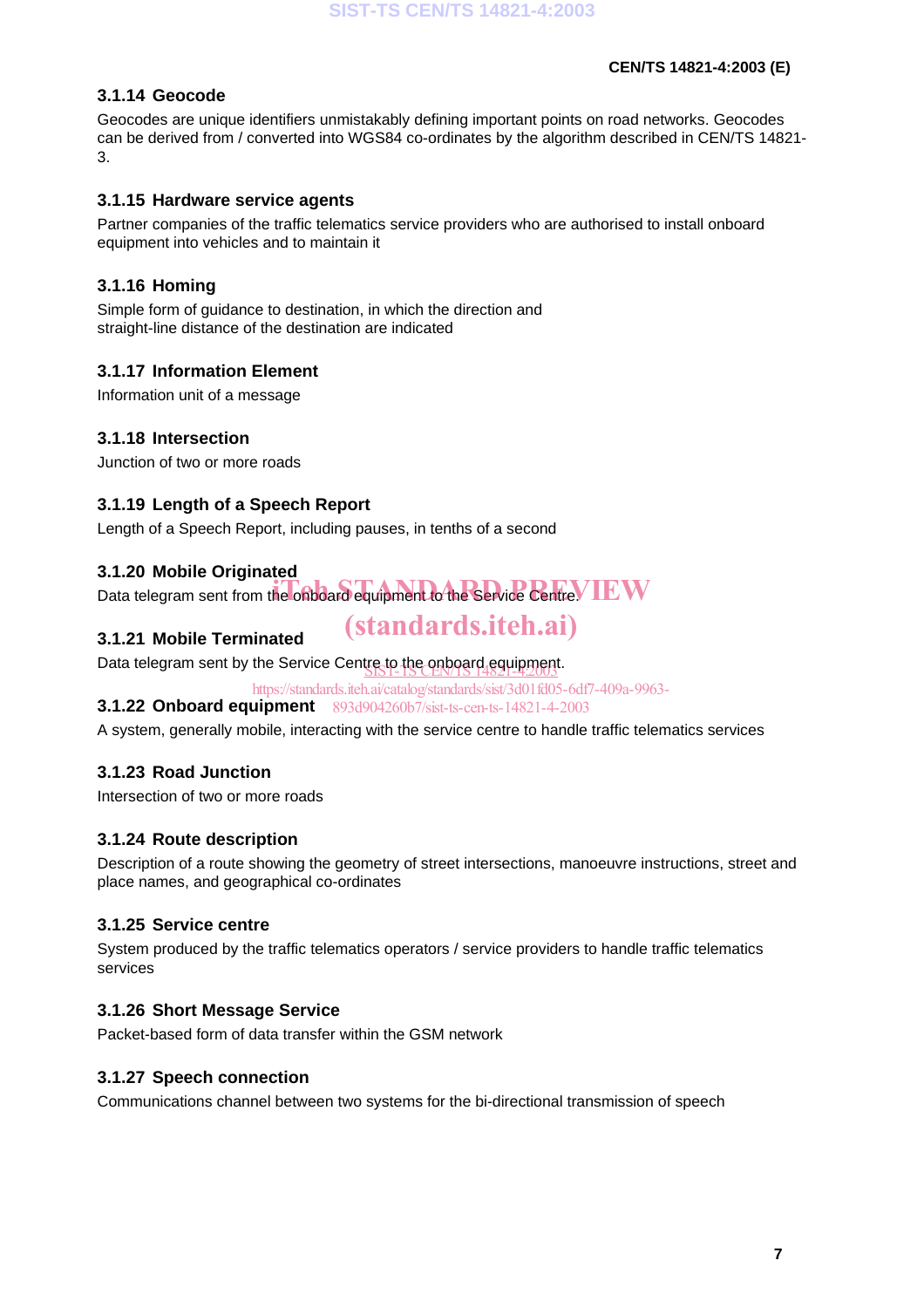#### **3.1.28 Speech Report**

Traffic Information Report transmitted by a speech system

## **3.1.29 Terminal Device**

Generally mobile system interacting with the service centre for implementation of telematics services

### **3.1.30 TINFO**

Traffic Information Report

### **3.1.31 TINFO Version**

Unique identification of a Traffic Message, consisting of a number and a time stamp

## **3.1.32 Traffic Data**

Data for qualification of Traffic Events. This includes: Values: speed, traffic flow, traffic density Places: position, place designation Facts: description of situation

## **3.1.33 Traffic Event**

An occurrence on a road or in an area that is worthy of reporting, such as a traffic jam, wrong-way driver, or fog.

#### **3.1.34 Traffic Information**

Technical representation of a Traffic Situation within the onboard equipment, accomplished by a number iTeh STANDARD PREVIEW of Traffic Information Reports. of Traffic Information Reports.<br>This Traffic Information can be displayed to the customer via suitable terminals.

#### **3.1.35 Traffic Information Report** ST-TS CEN/TS 14821-4:2003

First Produced Produced representation of a Traffic Event produced by processing traffic data. Each Traffic Reports uniquely identified by a number, the TINFO ID, a time stamp, the TINFO version. 89.5d904260b7/sist-ts-cen-ts-14821-4-2003

NOTE: If the Traffic Event changes, the time stamp changes, but the TINFO ID number does not.

#### **3.1.36 Traffic Situation**

The total number of all Traffic Events taking place that deserve reporting within an area. The Traffic Situation is always linked to an area. Thus, for example, an area could be a conurbation or a geometrically demarcated area; an example is the radius around a point.

#### **3.1.37 Voice connection**

Circuit-switched channel between two systems for bi-directional voice transmission

## **3.1.38 Waypoint**

Significant points on the route

## **3.2 Abbreviations**

For the purpose of this technical specification, the following abbreviations apply:

## **3.2.1 % ott**

percent of the time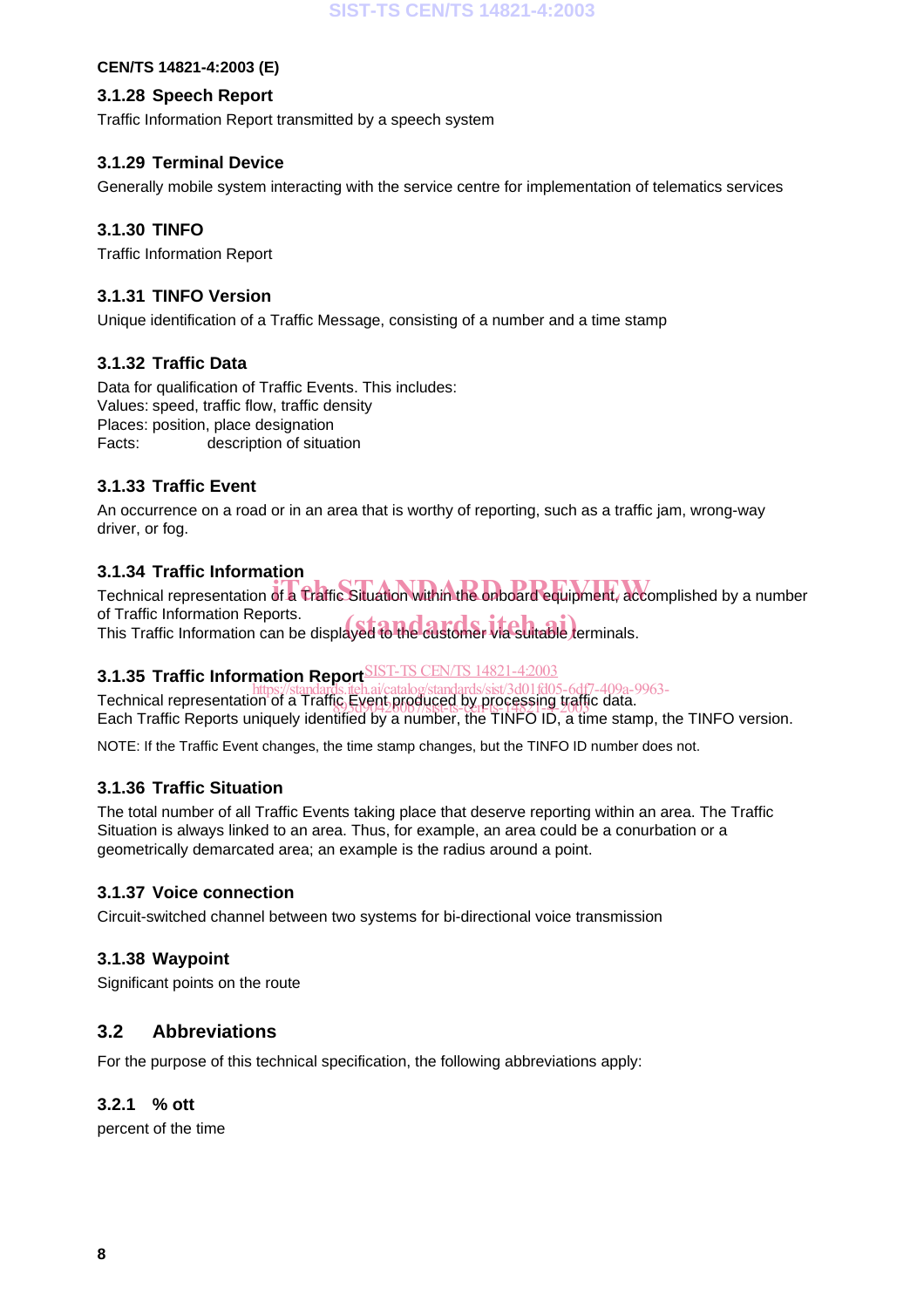## **3.2.2 ADP**

Application Data Protocol, i.e. a message set for a telematics service

## **3.2.3 AM**

Acknowledge Message

## **3.2.4 ASN.1**

Abstract Syntax Notation

## **3.2.5 BC**

Broadcast

## **3.2.6 BCS**

Broadcast Service

## **3.2.7 CA**

Conditional Access

## **3.2.8 CAS**

Conditional Access and Security

## **3.2.9 CB**

Cellular Broadcast

## **3.2.10 CBC**

Cipher Block Chaining

## **3.2.11 CLI**

SIST-TS CEN/TS 14821-4:2003 https://standards.iteh.ai/catalog/standards/sist/3d01fd05-6df7-409a-9963- 893d904260b7/sist-ts-cen-ts-14821-4-2003

iTeh STANDARD PREVIEW

(standards.iteh.ai)

## Calling Line Identification

**3.2.12 CRM** Calling Request Message

## **3.2.13 CSD**

Circuit Switched Data

## **3.2.14 DES**

Data Encryption Standard: symmetrical encryption procedure

## **3.2.15 DRM**

Digital Road Map

#### **3.2.16 DSC**

Data Service Centre: depending on the mobile communication network

## **3.2.17 ELB**

Extended Location Block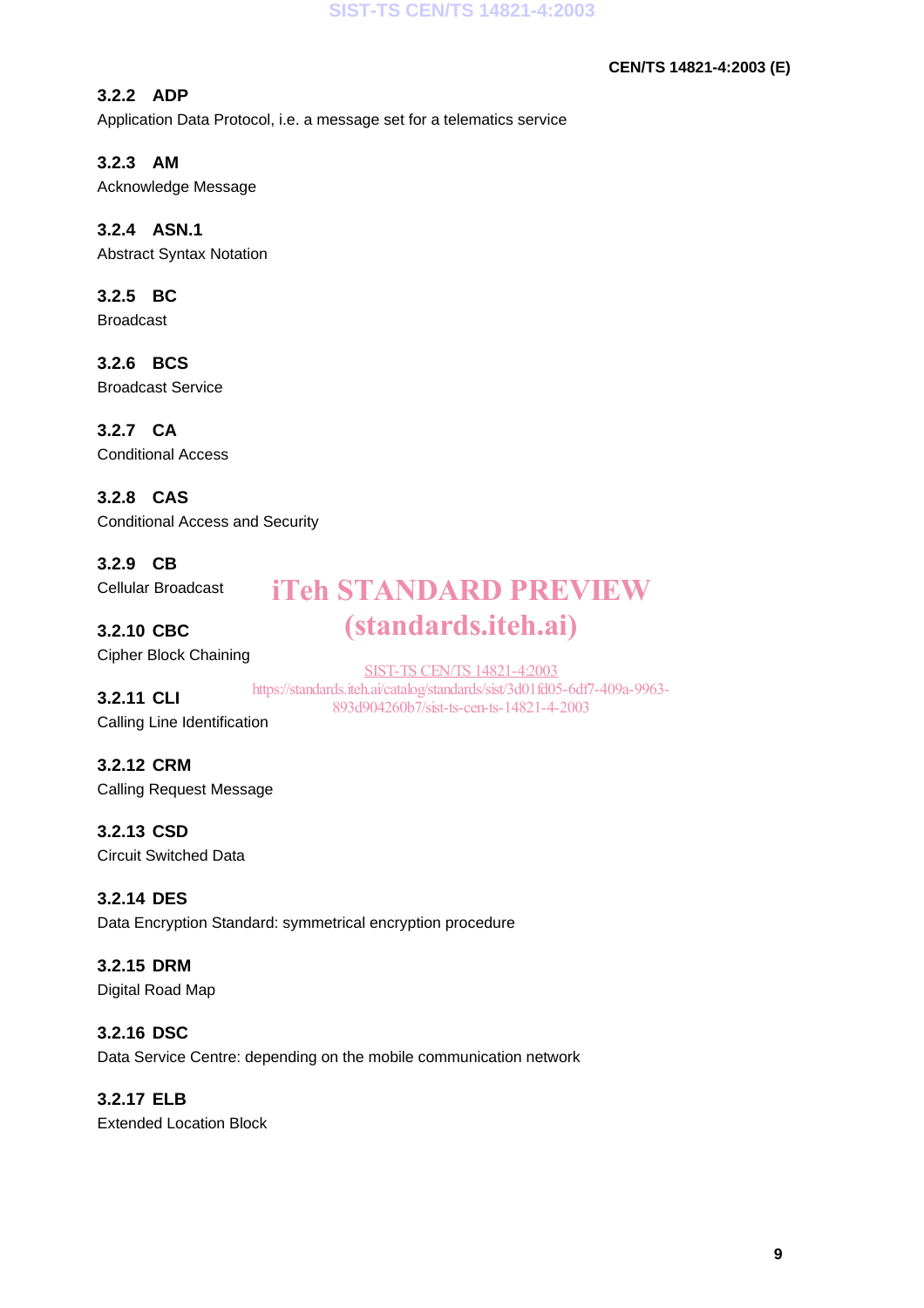#### **SIST-TS CEN/TS 14821-4:2003**

#### **CEN/TS 14821-4:2003 (E)**

**3.2.18 FCD** Floating Car Data

**3.2.19 FCDGM** FCD General Message

## **3.2.20 FCDPM**

FCD Parameter Message

## **3.2.21 FCDNSM**

FCD Notification Set-up Message

**3.2.22 FCDRM** FCD Revoke Message

## **3.2.23 FCDVDSUM**

FCD Virtual Detection Site Update Message

**3.2.24 GATS** Global Automotive Telematics Standard

**3.2.25 GEM** General Error Message iTeh STANDARD PREVIEW

## **3.2.26 GPS**

# (standards.iteh.ai)

Global Positioning System NAVSTAR GPS

## **3.2.27 GSM**

SIST-TS CEN/TS 14821-4:2003

https://standards.iteh.ai/catalog/standards/sist/3d01fd05-6df7-409a-9963- 893d904260b7/sist-ts-cen-ts-14821-4-2003

Global System for Mobile Communication

**3.2.28 IE** Information Element

**3.2.29 ICV** Initial Chaining Value

**3.2.30 L\_max** Max. length of transferable data in **one** data transaction

## **3.2.31 MAC**

Message Authentication Code

**3.2.32 MNA** Mobile Network Address

**3.2.33 MF**

Mandatory Fixed format